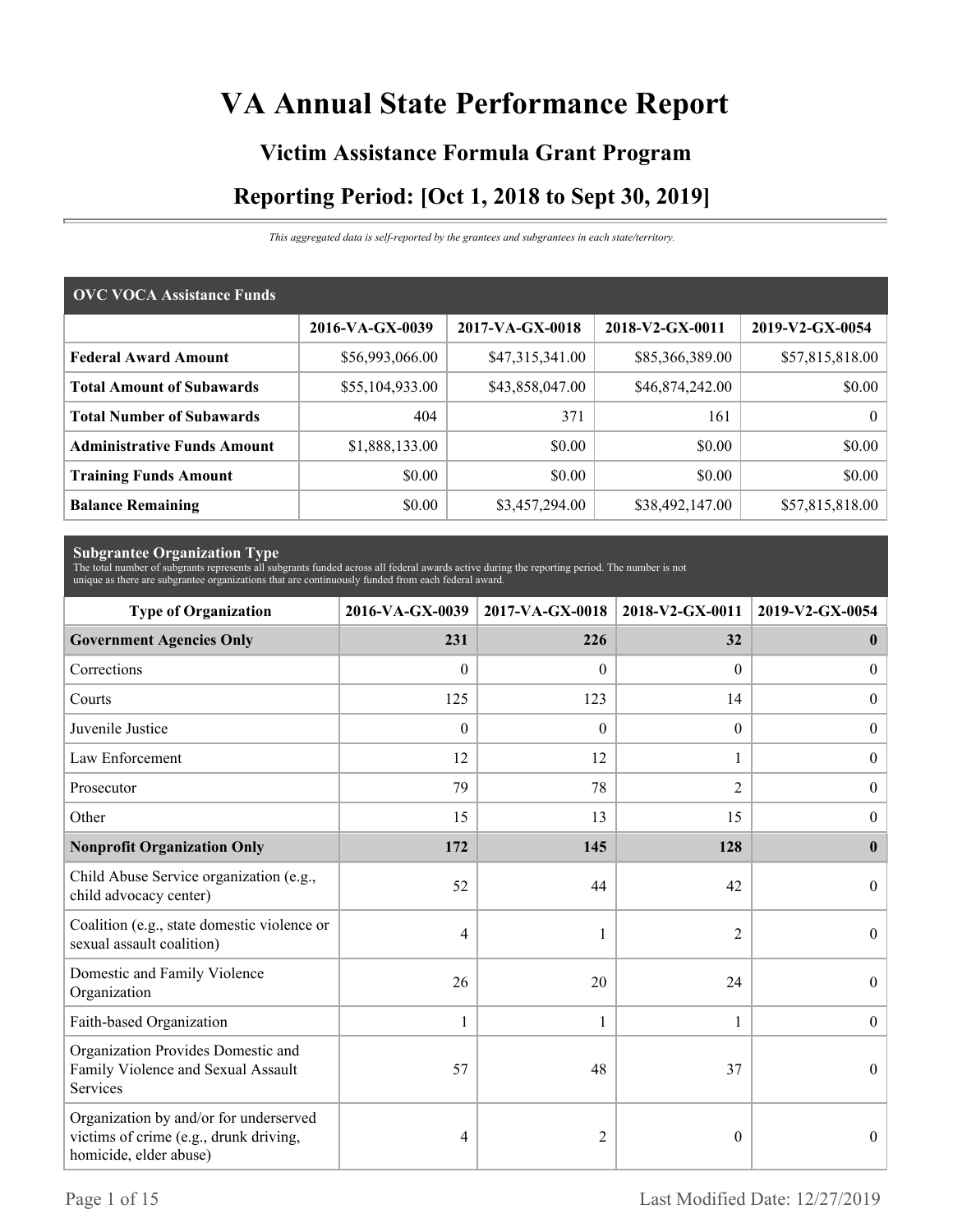| Sexual Assault Services organization<br>(e.g., rape crisis center)                                        | 11               | 14               | 9                | $\overline{0}$   |
|-----------------------------------------------------------------------------------------------------------|------------------|------------------|------------------|------------------|
| Multiservice agency                                                                                       | 14               | 11               | 8                | $\boldsymbol{0}$ |
| Other                                                                                                     | 3                | 4                | 5                | $\boldsymbol{0}$ |
| <b>Federally Recognized Tribal</b><br>Governments, Agencies, and<br><b>Organizations Only</b>             | $\boldsymbol{0}$ | $\bf{0}$         | $\bf{0}$         | $\bf{0}$         |
| Child Abuse Service organization (e.g.,<br>child advocacy center)                                         | $\boldsymbol{0}$ | $\overline{0}$   | $\boldsymbol{0}$ | $\overline{0}$   |
| Court                                                                                                     | $\boldsymbol{0}$ | $\overline{0}$   | $\overline{0}$   | $\boldsymbol{0}$ |
| Domestic and Family Violence<br>organization                                                              | $\boldsymbol{0}$ | $\overline{0}$   | $\theta$         | $\boldsymbol{0}$ |
| Faith-based organization                                                                                  | $\boldsymbol{0}$ | $\boldsymbol{0}$ | $\boldsymbol{0}$ | $\boldsymbol{0}$ |
| Juvenile justice                                                                                          | $\boldsymbol{0}$ | $\boldsymbol{0}$ | $\boldsymbol{0}$ | $\boldsymbol{0}$ |
| Law Enforcement                                                                                           | $\boldsymbol{0}$ | $\overline{0}$   | $\overline{0}$   | $\mathbf{0}$     |
| Organization provides domestic and<br>family violence and sexual assault<br>services                      | $\boldsymbol{0}$ | $\theta$         | 0                | $\overline{0}$   |
| Prosecutor                                                                                                | $\boldsymbol{0}$ | $\overline{0}$   | $\overline{0}$   | $\boldsymbol{0}$ |
| Sexual Assault Services organization<br>(e.g., rape crisis center)                                        | $\mathbf{0}$     | 0                | $\theta$         | $\overline{0}$   |
| Other justice-based agency                                                                                | $\boldsymbol{0}$ | $\boldsymbol{0}$ | $\boldsymbol{0}$ | $\boldsymbol{0}$ |
| Other agency that is NOT justice-based<br>(e.g., human services, health, education)                       | $\boldsymbol{0}$ | $\overline{0}$   | $\theta$         | $\boldsymbol{0}$ |
| Organization by and/or for a specific<br>traditionally underserved community                              | $\boldsymbol{0}$ | $\overline{0}$   | $\theta$         | $\overline{0}$   |
| Organization by and/or for underserved<br>victims of crime (e.g., drunk driving<br>homicide, elder abuse) | $\mathbf{0}$     | $\overline{0}$   | $\theta$         | $\overline{0}$   |
| Other                                                                                                     | $\boldsymbol{0}$ | $\boldsymbol{0}$ | $\boldsymbol{0}$ | $\overline{0}$   |
| <b>Campus Organizations Only</b>                                                                          | $\mathbf{1}$     | $\bf{0}$         | 1                | $\bf{0}$         |
| Campus-based victims services                                                                             | $\mathbf{1}$     | $\boldsymbol{0}$ | $\mathbf{1}$     | $\overline{0}$   |
| Law enforcement                                                                                           | $\boldsymbol{0}$ | $\boldsymbol{0}$ | $\boldsymbol{0}$ | $\boldsymbol{0}$ |
| Physical or mental health service<br>program                                                              | $\boldsymbol{0}$ | $\overline{0}$   | $\overline{0}$   | $\boldsymbol{0}$ |
| Other                                                                                                     | $\boldsymbol{0}$ | $\boldsymbol{0}$ | $\boldsymbol{0}$ | $\overline{0}$   |
| <b>Total Number of Subawards</b>                                                                          | 404              | 371              | 161              | $\mathbf{0}$     |

\*This number is not unique across fiscal years as there are subgrantee organizations that are funded from multiple federal awards.

| <b>Subaward Purpose</b><br>A single SAR can select multiple purposes. Numbers are not unique |                                                                       |  |
|----------------------------------------------------------------------------------------------|-----------------------------------------------------------------------|--|
|                                                                                              | 2016-VA-GX-0039   2017-VA-GX-0018   2018-V2-GX-0011   2019-V2-GX-0054 |  |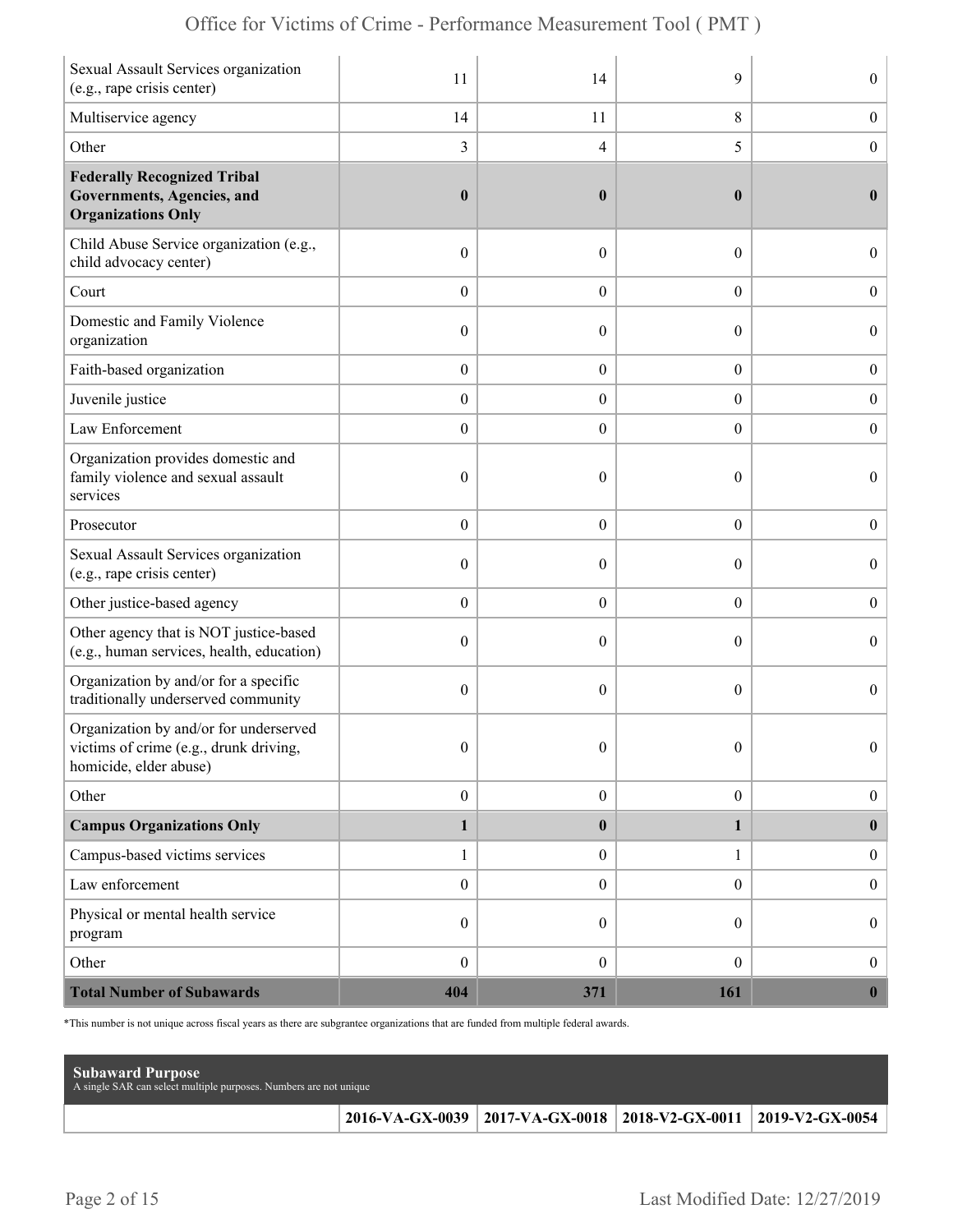| A. Continue a VOCA-funded victim<br>project funded in a previous year                  | 387 | 357 | 153 | $_{0}$     |
|----------------------------------------------------------------------------------------|-----|-----|-----|------------|
| B. Expand or enhance an existing project<br>not funded by VOCA in the previous<br>year | 20  | 11  |     |            |
| C. Start up a new victim services project                                              | 10  |     |     | $^{\circ}$ |
| D. Start up a new Native American<br>victim services project                           | 0   |     |     | $^{\circ}$ |
| E. Expand or enhance an existing <b>Native</b><br><b>American</b> project              | 0   |     |     | 0          |

**VOCA and Match Funds** A single SAR can select multiple service types. Numbers are not unique

|                                                              | 2016-VA-GX-0039 | $2017-VA-GX-0018$ | 2018-V2-GX-0011 | 2019-V2-GX-0054 |
|--------------------------------------------------------------|-----------------|-------------------|-----------------|-----------------|
| A.INFORMATION & REFERRAL                                     | 273             | 320               | 123             | 0               |
| <b>B.PERSONAL</b><br>ADVOCACY/ACCOMPANIMENT                  | 283             | 346               | 142             | 0               |
| <b>C.EMOTIONAL SUPPORT OR</b><br><b>SAFETY SERVICES</b>      | 260             | 316               | 118             | 0               |
| <b>D.SHELTER/HOUSING SERVICES</b>                            | 201             | 275               | 83              | 0               |
| E.CRIMINAL/CIVIL JUSTICE<br><b>SYSTEM ASSISTANCE</b>         | 265             | 340               | 136             |                 |
| <b>F. ASSISTANCE IN FILING</b><br><b>COMPENSATION CLAIMS</b> | 303             | 358               | 156             | $\theta$        |

| <b>Priority and Underserved Requirements</b> |                 |                 |                 |                 |  |  |
|----------------------------------------------|-----------------|-----------------|-----------------|-----------------|--|--|
| <b>Priority Area</b>                         | 2016-VA-GX-0039 | 2017-VA-GX-0018 | 2018-V2-GX-0011 | 2019-V2-GX-0054 |  |  |
| <b>Child Abuse</b>                           |                 |                 |                 |                 |  |  |
| <b>Total Amount</b>                          | \$11,279,377.00 | \$8,833,792.00  | \$12,664,069.00 | \$0.00          |  |  |
| % of Total Federal Award                     | 20.00 %         | 19.00 %         | 15.00 %         |                 |  |  |
| <b>Domestic and Family Violence</b>          |                 |                 |                 |                 |  |  |
| <b>Total Amount</b>                          | \$17,192,796.00 | \$13,588,401.00 | \$17,196,858.00 | \$0.00          |  |  |
| % of Total Federal Award                     | 30.00 %         | 29.00 %         | 20.00 %         |                 |  |  |
| <b>Sexual Assault</b>                        |                 |                 |                 |                 |  |  |
| <b>Total Amount</b>                          | \$14,110,958.00 | \$11,385,922.00 | \$9,673,505.00  | \$0.00          |  |  |
| % of Total Federal Award                     | 25.00 %         | 24.00 %         | $11.00\%$       |                 |  |  |
| <b>Underserved</b>                           |                 |                 |                 |                 |  |  |
| <b>Total Amount</b>                          | \$8,246,040.00  | \$5,419,768.00  | \$4,828,050.00  | \$0.00          |  |  |
| % of Total Federal Award                     | 14.00 %         | 11.00 %         | $6.00\%$        |                 |  |  |

| <b>Budget and Staffing</b>  |                                                                       |  |
|-----------------------------|-----------------------------------------------------------------------|--|
| <b>Staffing Information</b> | 2016-VA-GX-0039   2017-VA-GX-0018   2018-V2-GX-0011   2019-V2-GX-0054 |  |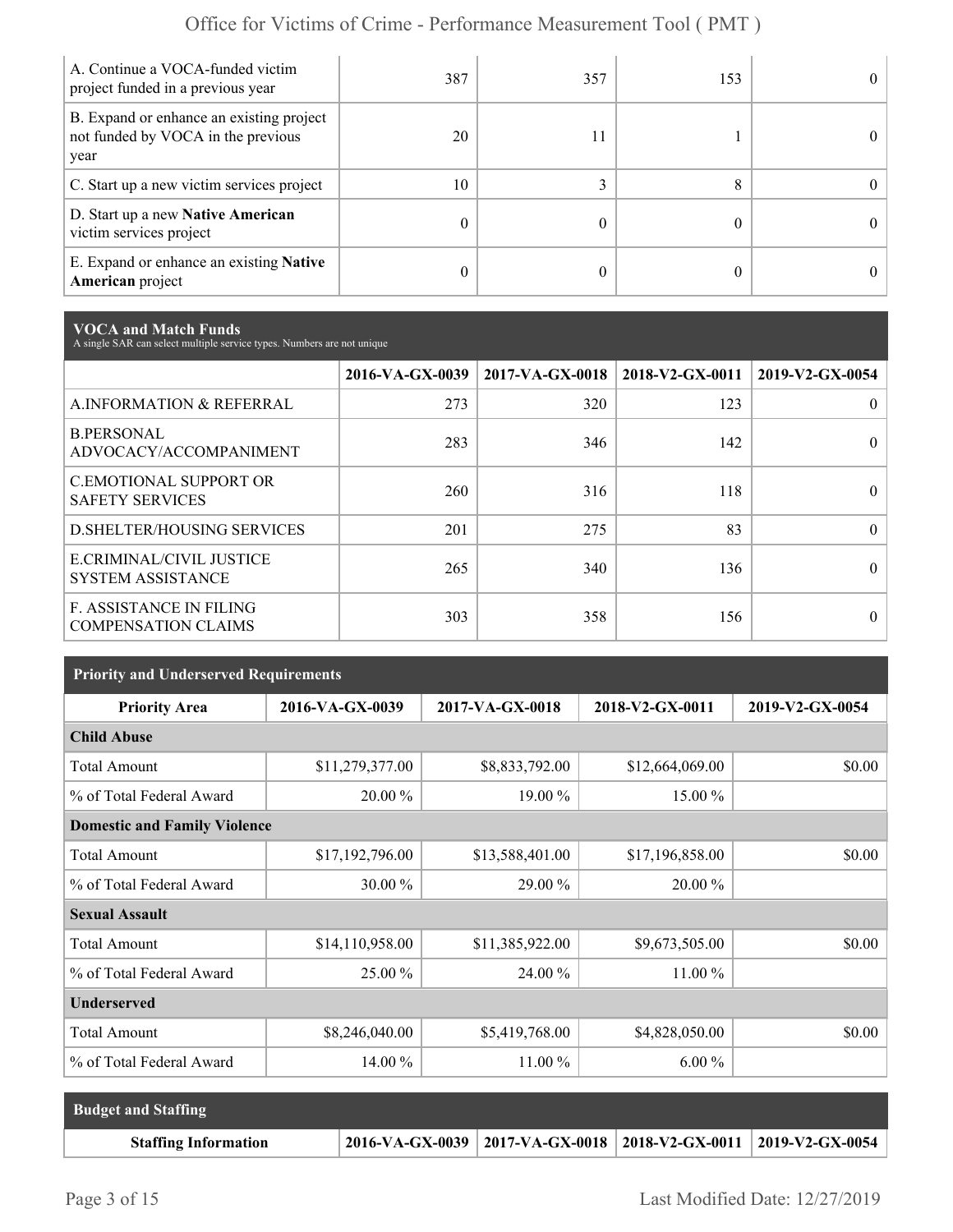| Total number of paid staff for all<br>subgrantee victimization program and/or<br>services                                                            | 1969.45    | 2035    | 1599    |  |
|------------------------------------------------------------------------------------------------------------------------------------------------------|------------|---------|---------|--|
| Number of staff hours funded through<br>this VOCA award (plus match) for<br>subgrantee's victimization programs<br>and/or services                   | 1597165.09 | 2083159 | 1782403 |  |
| Total number of volunteer staff<br>supporting the work of this VOCA award<br>(plus match) for subgrantee's<br>victimization programs and/or services | 9058.3     | 4111.3  | 12115   |  |
| Number of volunteer hours supporting<br>the work of this VOCA award (plus<br>match) for subgrantee's victimization<br>programs and/or services       | 300073     | 271054  | 309953  |  |

### **AGGREGATED SUBGRANTEE PERFORMANCE MEASURE DATA**

**Victimization Type**

|                                                                                               | Number of                                                                          | <b>Number of Individuals Who Actually Received Services</b><br><b>Based on a Presenting Victimization</b> |                           |                           |                           |                                  |  |
|-----------------------------------------------------------------------------------------------|------------------------------------------------------------------------------------|-----------------------------------------------------------------------------------------------------------|---------------------------|---------------------------|---------------------------|----------------------------------|--|
| <b>Victimization Type</b>                                                                     | <b>Subgrantees Indicating</b><br><b>Intent to Serve This</b><br><b>Victim Type</b> | Quarter<br>1 Total                                                                                        | <b>Quarter</b><br>2 Total | <b>Quarter</b><br>3 Total | <b>Quarter</b><br>4 Total | Per<br><b>Ouarter</b><br>Average |  |
| <b>Adult Physical Assault (includes</b><br><b>Aggravated and Simple Assault)</b>              | 1                                                                                  | 6969                                                                                                      | 9052                      | 7946                      | 8216                      | 8045                             |  |
| <b>Adult Sexual Assault</b>                                                                   | 409                                                                                | 4791                                                                                                      | 5492                      | 4957                      | 3766                      | 4751                             |  |
| Adults Sexually Abused/Assaulted as<br>Children                                               | 411                                                                                | 1322                                                                                                      | 1574                      | 1706                      | 1143                      | 1436                             |  |
| Arson                                                                                         | 254                                                                                | 79                                                                                                        | 58                        | 66                        | 88                        | 72                               |  |
| Bullying (Verbal, Cyber or Physical)                                                          | 340                                                                                | 2338                                                                                                      | 4092                      | 2989                      | 2587                      | 3001                             |  |
| <b>Burglary</b>                                                                               | 256                                                                                | 751                                                                                                       | 838                       | 765                       | 681                       | 758                              |  |
| Child Physical Abuse or Neglect                                                               | 480                                                                                | 5143                                                                                                      | 5495                      | 5701                      | 4866                      | 5301                             |  |
| Child Pornography                                                                             | 352                                                                                | 251                                                                                                       | 255                       | 226                       | 133                       | 216                              |  |
| Child Sexual Abuse/Assault                                                                    | 511                                                                                | 5062                                                                                                      | 5533                      | 5625                      | 4942                      | 5290                             |  |
| Domestic and/or Family Violence                                                               | 8                                                                                  | 21611                                                                                                     | 25009                     | 23400                     | 20578                     | 22649                            |  |
| <b>DUI/DWI</b> Incidents                                                                      | 1                                                                                  | 195                                                                                                       | 273                       | 255                       | 232                       | 238                              |  |
| Elder Abuse or Neglect                                                                        | 347                                                                                | 131                                                                                                       | 197                       | 181                       | 139                       | 162                              |  |
| Hate Crime:<br>Racial/Religious/Gender/ Sexual<br>Orientation/Other (Explanation<br>Required) | 285                                                                                | 99                                                                                                        | 20                        | 37                        | 21                        | 44                               |  |
| Human Trafficking: Labor                                                                      | 302                                                                                | 38                                                                                                        | 41                        | 44                        | 67                        | 47                               |  |
| Human Trafficking: Sex                                                                        | 1                                                                                  | 296                                                                                                       | 272                       | 293                       | 150                       | 252                              |  |
| Identity Theft/Fraud/Financial Crime                                                          | 269                                                                                | 729                                                                                                       | 1160                      | 781                       | 807                       | 869                              |  |

Page 4 of 15 Last Modified Date: 12/27/2019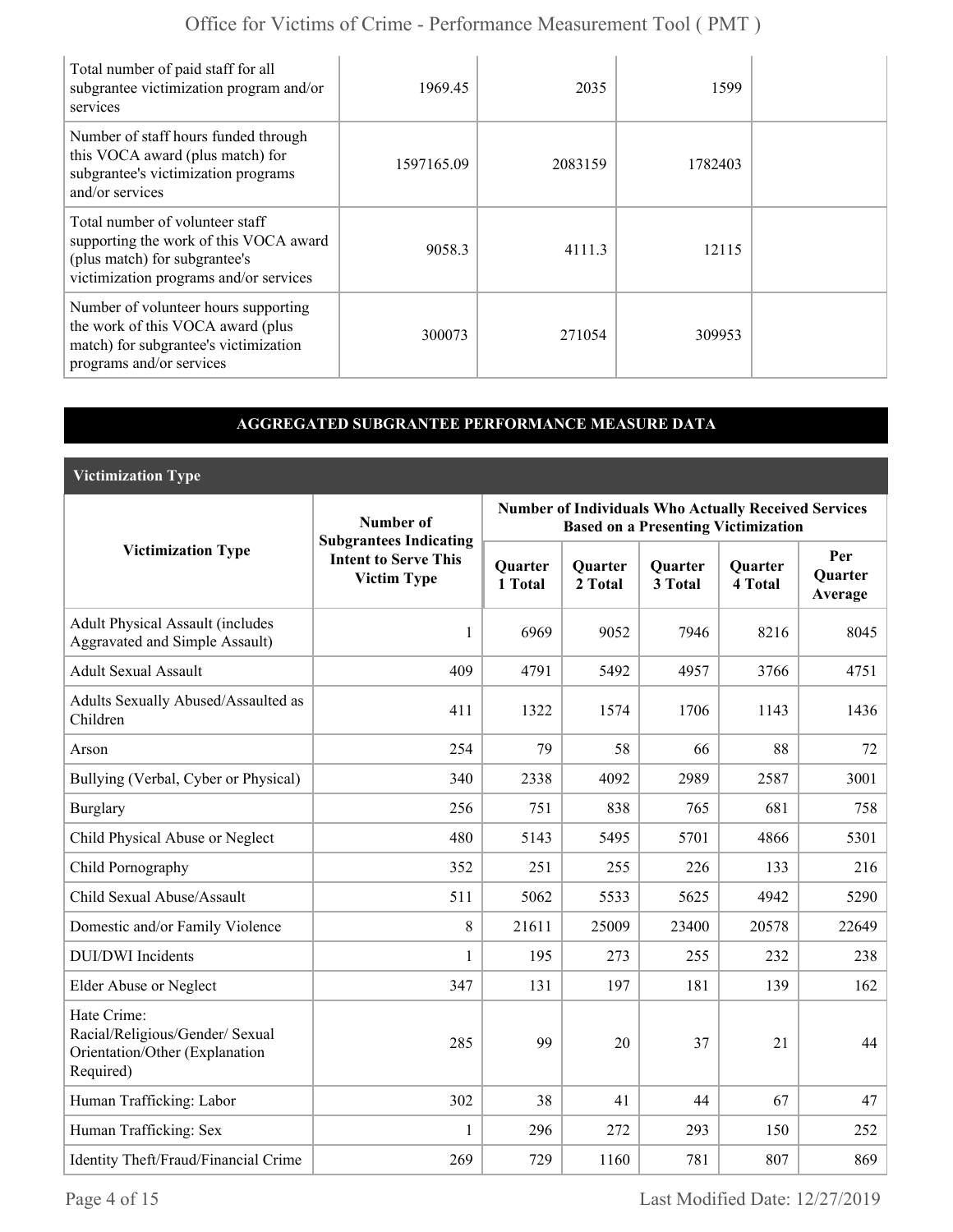| Kidnapping (non-custodial)                           | 281 | 265  | 259  | 283  | 281  | 272  |
|------------------------------------------------------|-----|------|------|------|------|------|
| Kidnapping (custodial)                               | 288 | 62   | 97   | 59   | 76   | 73   |
| Mass Violence<br>(Domestic/International)            | 257 | 24   | 58   | 177  | 48   | 76   |
| Other Vehicular Victimization (e.g.,<br>Hit and Run) | 250 | 505  | 552  | 480  | 582  | 529  |
| Robbery                                              | 257 | 1933 | 2472 | 1919 | 2216 | 2135 |
| Stalking/Harassment                                  | 409 | 2059 | 3685 | 2391 | 2270 | 2601 |
| <b>Survivors of Homicide Victims</b>                 | 299 | 722  | 1105 | 852  | 860  | 884  |
| Teen Dating Victimization                            | 408 | 286  | 561  | 204  | 189  | 310  |
| Terrorism (Domestic/International)                   | 240 | 72   | 48   | 74   | 11   | 51   |
| Other                                                | 235 | 4420 | 6383 | 6379 | 4151 | 5333 |

## **Special Classifications of Individuals**

|                                                           | <b>Number of Individuals Self Reporting a Special Classification</b> |                                  |                           |                                  |                        |  |
|-----------------------------------------------------------|----------------------------------------------------------------------|----------------------------------|---------------------------|----------------------------------|------------------------|--|
| <b>Special Classifications of Individuals</b>             | <b>Quarter 1</b><br><b>Total</b>                                     | <b>Quarter 2</b><br><b>Total</b> | Quarter 3<br><b>Total</b> | <b>Quarter 4</b><br><b>Total</b> | Per Quarter<br>Average |  |
| Deaf/Hard of Hearing                                      | 126                                                                  | 125                              | 108                       | 141                              | 469                    |  |
| Homeless                                                  | 2505                                                                 | 1946                             | 2247                      | 1178                             | 7783                   |  |
| Immigrants/Refugees/Asylum Seekers                        | 2109                                                                 | 2106                             | 1959                      | 1633                             | 5417                   |  |
| <b>LGBTQ</b>                                              | 471                                                                  | 490                              | 499                       | 395                              | 1431                   |  |
| Veterans                                                  | 216                                                                  | 315                              | 180                       | 167                              | 743                    |  |
| Victims with Disabilities: Cognitive/<br>Physical /Mental | 2170                                                                 | 2195                             | 1979                      | 1513                             | 7176                   |  |
| Victims with Limited English Proficiency                  | 2127                                                                 | 2163                             | 2016                      | 1713                             | 6009                   |  |
| Other                                                     | 3151                                                                 | 3665                             | 3700                      | 3472                             | 12213                  |  |

| <b>General Award Information</b>                                                                                             |               |          |
|------------------------------------------------------------------------------------------------------------------------------|---------------|----------|
| <b>Activities Conducted at the Subgrantee Level</b>                                                                          | <b>Number</b> | Percent  |
| Total number of individuals who received services during the Fiscal Year.                                                    | 1791708       |          |
| Total number of anonymous contacts who received services during the Fiscal Year                                              | 1664887       |          |
| Number of new individuals who received services from your state for the first time during the Fiscal Year.                   | 134973        | $7.53\%$ |
| Of the clients who received services, how many presented with more than one type of victimization during<br>the Fiscal Year? | 25422         | $1.42\%$ |
| Number of individuals assisted with a victim compensation application during the Fiscal Year.                                | 18244         |          |

| Demographics                                                |               |          |
|-------------------------------------------------------------|---------------|----------|
| <b>Demographic Characteristic of New Individuals Served</b> | <b>Number</b> | Percent  |
| <b>Race/Ethinicity</b>                                      |               |          |
| American Indian or Alaska Native                            | 254           | $0.19\%$ |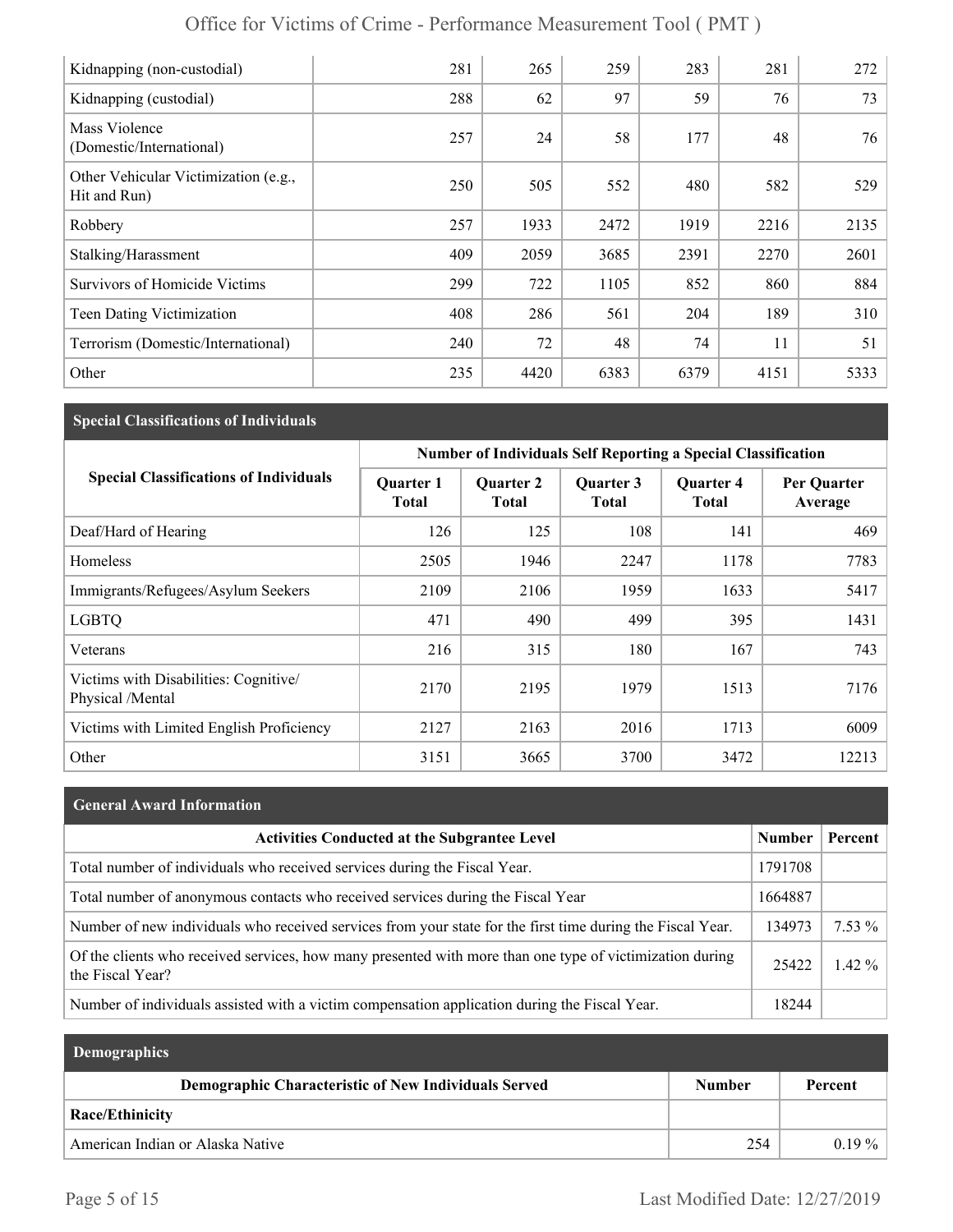| Asian                                     | 1795   | $1.33\%$    |
|-------------------------------------------|--------|-------------|
| <b>Black or African American</b>          | 34876  | 25.84 %     |
| Hispanic or Latino                        | 13170  | 9.76%       |
| Native Hawaiian or Other Pacific Islander | 238    | $0.18~\%$   |
| White Non-Latino or Caucasian             | 65673  | 48.66%      |
| Some Other Race                           | 1387   | $1.03\%$    |
| <b>Multiple Races</b>                     | 2379   | $1.76\%$    |
| Not Reported                              | 6787   | 5.03 %      |
| Not Tracked                               | 8414   | $6.23\%$    |
| <b>Race/Ethnicity Total</b>               | 134973 |             |
| <b>Gender Identity</b>                    |        |             |
| Male                                      | 38503  | 28.53 %     |
| Female                                    | 85365  | 63.25 %     |
| Other                                     | 106    | $0.08 \%$   |
| Not Reported                              | 3999   | 2.96 %      |
| Not Tracked                               | 7000   | 5.19%       |
| <b>Gender Total</b>                       | 134973 |             |
| Age                                       |        |             |
| Age 0-12                                  | 17035  | 12.62 %     |
| Age 13-17                                 | 17077  | 12.65 %     |
| Age 18-24                                 | 15618  | 11.57 %     |
| Age 25-59                                 | 55213  | 40.91 %     |
| Age 60 and Older                          | 8880   | $6.58\%$    |
| Not Reported                              | 6458   | 4.78%       |
| Not Tracked                               | 14694  | $10.89\,\%$ |
| <b>Age Total</b>                          | 134975 |             |

| <b>Direct Services</b> |                                                                                 |                                                                  |                                                                           |                         |
|------------------------|---------------------------------------------------------------------------------|------------------------------------------------------------------|---------------------------------------------------------------------------|-------------------------|
| <b>Service Area</b>    | # of Subgrantees<br><b>That Provided</b><br><b>Services in This</b><br>Category | # of<br><b>Individuals/Contacts</b><br><b>Receiving Services</b> | <b>Specific Service</b>                                                   | Frequency<br>of Service |
|                        |                                                                                 |                                                                  | Enter the number of times services were<br>provided in each subcategory.  | $\theta$                |
|                        |                                                                                 |                                                                  | A1. Information about the criminal<br>justice process                     | 1730075                 |
| A. Information &       | 292                                                                             | 1784249                                                          | A2. Information about victim rights, how<br>to obtain notifications, etc. | 1873959                 |
| Referral               |                                                                                 |                                                                  | A3. Referral to other victim service<br>programs                          | 37774                   |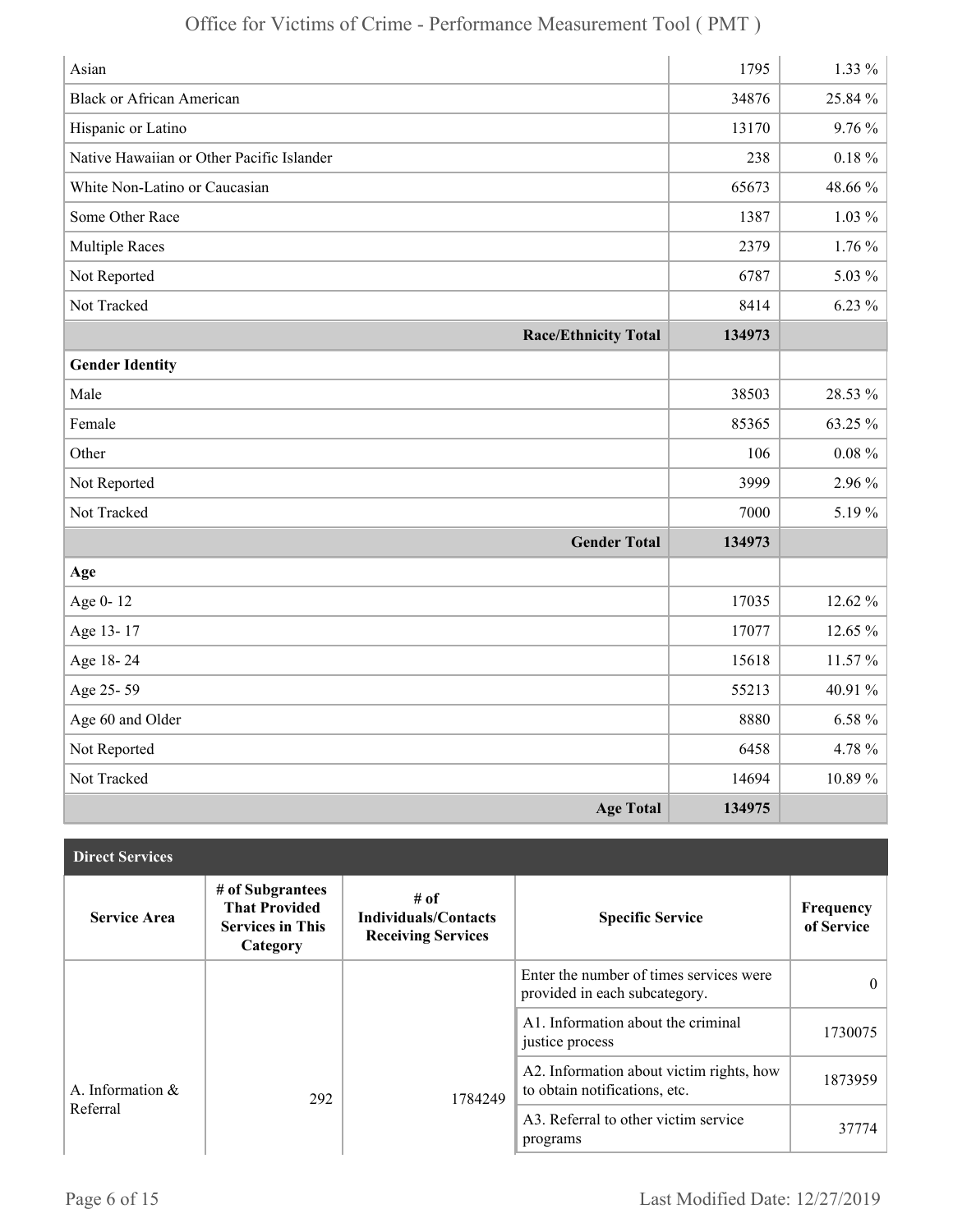|                                                  |     |                                                                                                                                                                                                                                                                                                                                                                                                           | A4. Referral to other services, supports,<br>and resources (includes legal, medical,<br>faith-based organizations, address<br>confidentiality programs, etc.) | 1952675          |
|--------------------------------------------------|-----|-----------------------------------------------------------------------------------------------------------------------------------------------------------------------------------------------------------------------------------------------------------------------------------------------------------------------------------------------------------------------------------------------------------|---------------------------------------------------------------------------------------------------------------------------------------------------------------|------------------|
| <b>B.</b> Personal<br>Advocacy/<br>Accompaniment |     | provided in each subcategory.<br>emergency medical care<br>medical forensic exam<br>B3. Law enforcement interview<br>advocacy/accompaniment<br>personal property or effects)<br>B5. Performance of medical or<br>302<br>89517<br>or medical evidence collection<br>and other immigration relief)<br>landlord, or academic institution<br>(includes coordination of services)<br>coordination of services) | Enter the number of times services were                                                                                                                       | $\overline{0}$   |
|                                                  |     |                                                                                                                                                                                                                                                                                                                                                                                                           | B1. Victim advocacy/accompaniment to                                                                                                                          | 4742             |
|                                                  |     |                                                                                                                                                                                                                                                                                                                                                                                                           | B2. Victim advocacy/accompaniment to                                                                                                                          | 3960             |
|                                                  |     |                                                                                                                                                                                                                                                                                                                                                                                                           |                                                                                                                                                               | 15607            |
|                                                  |     |                                                                                                                                                                                                                                                                                                                                                                                                           | B4. Individual advocacy (e.g., assistance<br>in applying for public benefits, return of                                                                       | 553100           |
|                                                  |     |                                                                                                                                                                                                                                                                                                                                                                                                           | nonmedical forensic exam or interview                                                                                                                         | 4217             |
|                                                  |     |                                                                                                                                                                                                                                                                                                                                                                                                           | B6. Immigration assistance (e.g., special<br>visas, continued presence application,                                                                           | 3362             |
|                                                  |     |                                                                                                                                                                                                                                                                                                                                                                                                           | B7. Intervention with employer, creditor,                                                                                                                     | 16010            |
|                                                  |     |                                                                                                                                                                                                                                                                                                                                                                                                           | B8. Child or dependent care assistance                                                                                                                        | 12623            |
|                                                  |     |                                                                                                                                                                                                                                                                                                                                                                                                           | B9. Transportation assistance (includes                                                                                                                       | 22201            |
|                                                  |     |                                                                                                                                                                                                                                                                                                                                                                                                           | B10. Interpreter services                                                                                                                                     | 14616            |
|                                                  |     | provided in each subcategory.<br>includes safety planning, etc.)<br>community crisis response)<br>123145                                                                                                                                                                                                                                                                                                  | Enter the number of times services were                                                                                                                       | $\boldsymbol{0}$ |
|                                                  |     |                                                                                                                                                                                                                                                                                                                                                                                                           | C1. Crisis intervention (in-person,                                                                                                                           | 175287           |
|                                                  |     |                                                                                                                                                                                                                                                                                                                                                                                                           | C2. Hotline/crisis line counseling                                                                                                                            | 74326            |
| C. Emotional<br>Support or Safety                | 273 |                                                                                                                                                                                                                                                                                                                                                                                                           | C3. On-scene crisis response (e.g.,                                                                                                                           | 11555            |
| Services                                         |     |                                                                                                                                                                                                                                                                                                                                                                                                           | C4. Individual counseling                                                                                                                                     | 201455           |
|                                                  |     |                                                                                                                                                                                                                                                                                                                                                                                                           | C5. Support groups (facilitated or peer)                                                                                                                      | 23568            |
|                                                  |     |                                                                                                                                                                                                                                                                                                                                                                                                           | C6. Other Therapy (traditional, cultural,<br>or alternative healing; art, writing, or<br>play therapy, etc.)                                                  | 23071            |
|                                                  |     |                                                                                                                                                                                                                                                                                                                                                                                                           | C7. Emergency financial assistance                                                                                                                            | 14055            |
|                                                  |     |                                                                                                                                                                                                                                                                                                                                                                                                           | Enter the number of times services were<br>provided in each subcategory.                                                                                      | $\boldsymbol{0}$ |
| D. Shelter/Housing                               | 162 |                                                                                                                                                                                                                                                                                                                                                                                                           | D1. Emergency shelter or safe house                                                                                                                           | 19200            |
| Services                                         |     | 15519                                                                                                                                                                                                                                                                                                                                                                                                     | D2. Transitional housing                                                                                                                                      | 4755             |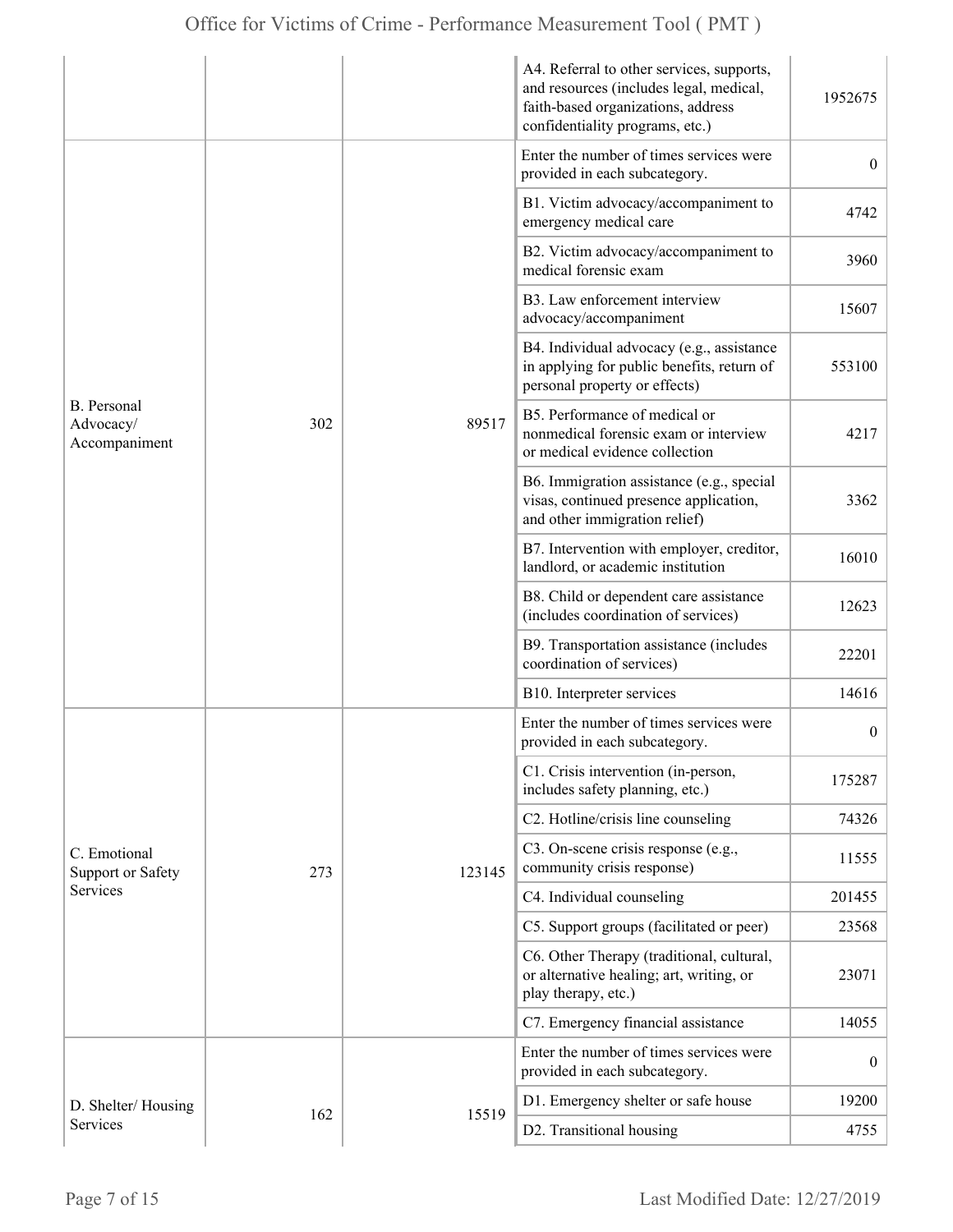|                                                    |     |        | D3. Relocation assistance (includes<br>assistance with obtaining housing)  | 17550    |
|----------------------------------------------------|-----|--------|----------------------------------------------------------------------------|----------|
| E. Criminal/ Civil<br>Justice System<br>Assistance |     |        | Enter the number of times services were<br>provided in each subcategory.   | $\theta$ |
|                                                    |     |        | E1. Notification of criminal justice<br>events                             | 148175   |
|                                                    |     |        | E2. Victim impact statement assistance                                     | 8401     |
|                                                    |     |        | E3. Assistance with restitution                                            | 31828    |
|                                                    |     |        | E4. Civil legal assistance in obtaining<br>protection or restraining order | 36202    |
|                                                    | 299 | 101201 | E5. Civil legal assistance with family law<br>issues                       | 17096    |
|                                                    |     |        | E6. Other emergency justice-related<br>assistance                          | 3897     |
|                                                    |     |        | E7. Immigration assistance                                                 | 2766     |
|                                                    |     |        | E8. Prosecution interview<br>advocacy/accompaniment                        | 23279    |
|                                                    |     |        | E9. Law enforcement interview<br>advocacy/accompaniment                    | 4887     |
|                                                    |     |        | E10. Criminal advocacy/accompaniment                                       | 143592   |
|                                                    |     |        | E11. Other legal advice and/or counsel                                     | 25733    |

### **ANNUAL QUESTIONS**

| <b>Grantee Annually Reported Questions</b>                                                                                                       |                  |  |
|--------------------------------------------------------------------------------------------------------------------------------------------------|------------------|--|
| <b>Question/Option</b>                                                                                                                           | Count            |  |
| Were any administrative and training funds used during the reporting period?                                                                     |                  |  |
| Yes                                                                                                                                              |                  |  |
| No.                                                                                                                                              | $\theta$         |  |
| Did the administrative funds support any education activities during the reporting period?                                                       |                  |  |
| Yes                                                                                                                                              |                  |  |
| No                                                                                                                                               | $\boldsymbol{0}$ |  |
| Number of requests received for education activities during the reporting period.                                                                | 1161             |  |
| Number of people trained or attending education events during the reporting period.                                                              | 1161             |  |
| Number of events conducted during the reporting period.                                                                                          | 16               |  |
| Did the grant support any coordination activities (e.g., with other service providers, law enforcement agencies) during the<br>reporting period? |                  |  |
| Yes                                                                                                                                              |                  |  |
| No                                                                                                                                               | $\overline{0}$   |  |
| Describe any program or educational materials developed during the reporting period.                                                             |                  |  |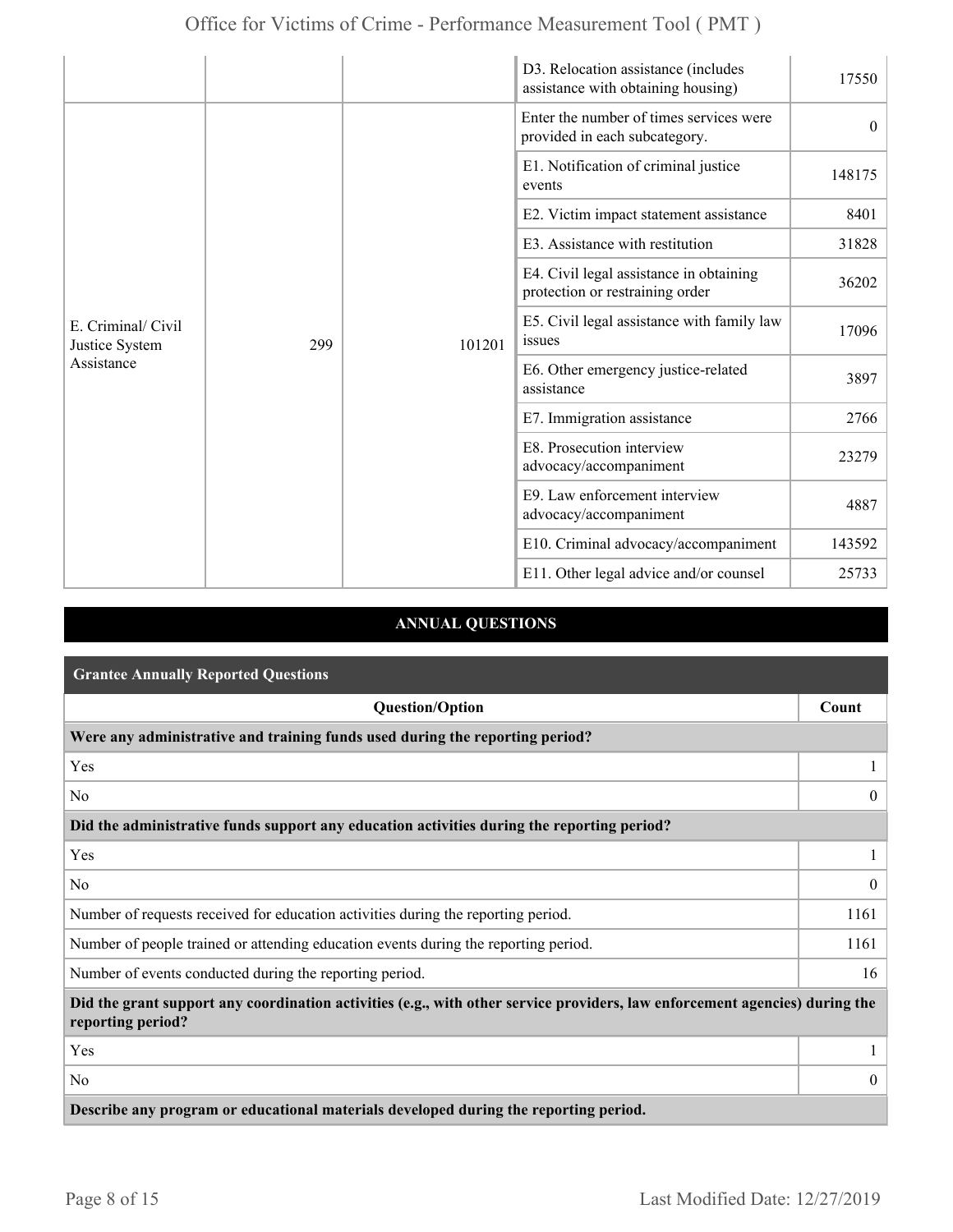Each training event summarized in Question 7 involved the development of appropriate training materials and resources, including web announcements and registration materials, training aids such as PowerPoint presentations, and other materials. Additional materials developed are described below. Victims Services Quarterly Newsletter- The Victims Services Quarterly newsletter is disseminated electronically each quarter to Victims Services sub-grantees and state agency partners. The multi-page document provides information on DCJS updates, notices of Victims Services trainings and events, sub-grantee service highlights, insight on best practices and DCJS staffing updates. Crimes Victims Rights Week Infosheet- This document provided community members with state and national data on the prevalence of crime. The document also provided a multitude of national and state resources for victims of crime. The document was disseminated during DCJS Crime Victims Rights Week outreach efforts which were attended by the Office of the Governor, Office of the Attorney General, Virginia Victim Fund, DCJS sub-grantees and the general public. On the Road to Excellence Desk Tool- The Desktool was developed to serve as a supplemental resource for Victims Services sub-grantees following their participation in the Victims Services On the Road to Excellence, one-day training focusing on grant fundamentals for sub-grantees. The resource includes reporting templates, grant cycle guides, grant guideline tables, federal laws and regulations notices, documentation examples, monitoring policies, allowable vs. unallowable costs resources, and financial reporting resources. Domestic Violence Awareness Month Infosheet-This was created to provide data on the prevalence of domestic violence during National Domestic Violence Awareness Month. The Infosheet included statistics highlighting the prevalence of domestic violence in Virginia. It also provided information on promoting victims safety through developing a safety plan, including a document check list, escape route planning, and financial planning. In addition, the document provided the community with contact information for state resources for victims of crime. Quarterly Conversations- This Victims Services webinar is conducted quarterly by the Victims Services Manager to provide sub-grantees with information on DCJS events, Victims Services solicitation notices, staffing changes, monitoring practices, and federal compliance updates. The forum also allows the opportunity for sub-grantees to engage in a Q&A with Victims Services staff. Areas of inquiry typically include reporting due dates, budget modification procedures, interpretation of the VOCA Rule, and insight on upcoming DCJS trainings and events. Victims Services Webpages: https://www.dcjs.virginia.gov/victims-services https://www.dcjs.virginia.gov/victims-services/grants/victim-witness-grant-program-vwgp

https://www.dcjs.virginia.gov/victims-services/grants/voca

https://www.dcjs.virginia.gov/victims-services/programs/sexual-domestic-violence-program-professional-standards The links are developed and managed by DCJS Victims Services Staff. The various links provide public information on DCJS Victims Services practices, events, grant programs, and DCJS contacts. There are also a wealth of resources available for sub-grantees to access including, reporting forms, grant guidelines, policy resource guides, recorded DCJS webinars, PowerPoint presentations, FAQ documents, and federal guidelines, including the VOCA Rule. The public may also access Professional Standards Meeting Minutes, sexual and domestic violence accreditation documents and resources, as well as easily submit questions for assistance to DCJS staff.

#### **Describe any planning or training events held during the reporting period.**

During the reporting period DCJS used administrative funds to support portions of the costs of 16 training events attended by 1,161 victim advocates and allied professionals. Trainings included VOCA grant application training sessions and specialized training related to sexual assault response teams and the lethality assessment protocol. Events are summarized below. Human Trafficking for Victim/Witness Professionals: 10/26/18-10/26/18, 28 participants SART Summit: 11/07/18-11/08/18, 51 participants Human Trafficking for Victim/Witness Professionals: 11/07/18-11/07/18, 21 participants Victims of Crime Act School-Based Victim Services Grant - Webinar: 02/21/19-02/21/19, 40 participants Trauma-Informed Leadership - Roanoke: 05/07/19-05/07/19, 30 participants Trauma-Informed Leadership - Richmond: 05/08/19-05/08/19, 52 participants Trauma-Informed Leadership -Hampton: 05/10/19-05/10/19, 32 participants SART Interactive Training: 05/22/19-05/23/19, 58 participants 3rd Annual Intersections of Violence Conference: 07/15/19-07/18/19, 295 participants Victims Services Grant Program - New Grant Recipient Orientation: 07/24/19-07/24/19, 35 participants Victims Services Grant Program - Refresher Webinar for Current VOCA Recipients: 07/25/19-07/25/19, 65 participants When Healing Hurts: Making Systemic Change to Address Vicarious Trauma - Newport News: 08/22/19-08/22/19, 74 participants Performance Management Tools Training Webinar: 09/19/19-09/19/19, 76 participants When Healing Hurts: Making Systemic Change to Address Vicarious Trauma - Roanoke: 09/26/19-09/26/19, 69 participants Envision: Creating Paths of Resiliency for Underserved Domestic Violence Survivors: 10/10/19-10/11/19, 214 participants Navigating Rocky Relationships: 10/22/19-10/22/19, 21 participants

#### **Describe any program policies changed during the reporting period.**

During the reporting period DCJS continued efforts to streamline and improve grant administration. Stakeholders and practitioners in the field have expressed administrative challenges with receiving multiple DCJS funded grants, many of which are supported by VOCA. In an effort to respond to this identified burden, DCJS combined multiple VOCA funded grant programs into one grant narrative and one reporting timeline for sub-grantees. The newly created Victim Services Grant Program included a competitive portion and non-competitive support for core domestic and sexual violence services. New grant guidelines and new budget templates were developed to correspond with this new grant program. In 2018, staff developed and pilot tested a new risk assessment tool to assess risk level and to determine the monitoring plan for the year. Based on feedback from this pilot, the risk assessment tool was reworked and finalized in 2019. This enabled grant monitors to use the finalized tool with all new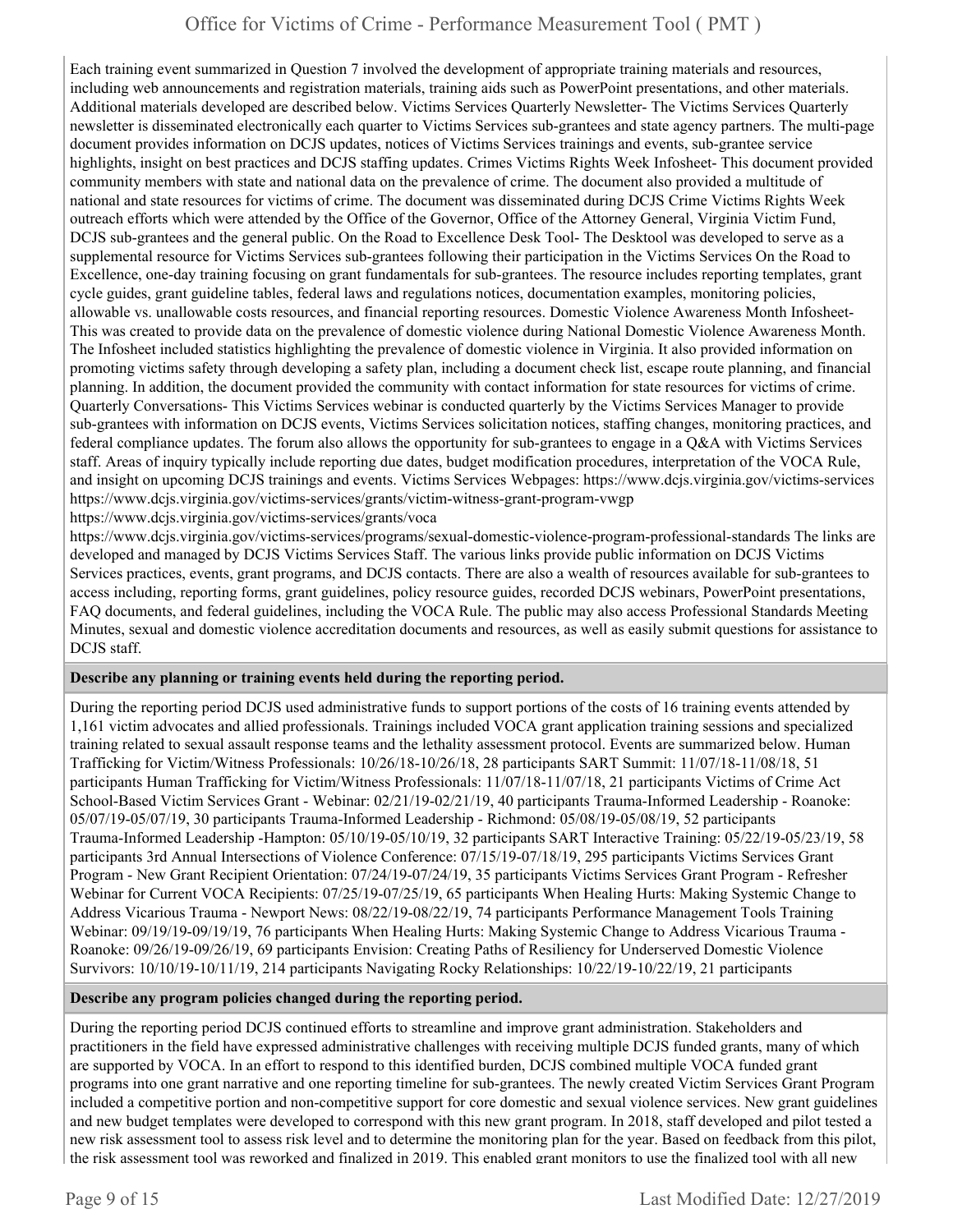the risk assessment tool was reworked and finalized in 2019. This enabled grant monitors to use the finalized tool with all new grantees in State Fiscal Year 2020, beginning July 1, 2019. Also in 2019, a new DCJS Grant Monitoring Policy was developed and approved. This policy has provided consistency and clarity to DCJS grant monitoring activities, including the monitoring of VOCA-funded programs. The Monitoring Policy was also used to aid grant monitors in developing a Monitoring Plan to ensure that all funded agencies receive on-site visits on a timeline consistent with risk level and as described in the Monitoring Plan. The Grants Management Unit has developed and implemented a policy for sub-grantees to apply for and access monthly expense reimbursement rather than quarterly reimbursement. This policy was developed in response to requests from the field and is designed to provide sub-grantees with flexibility in meeting their budgetary needs while ensuring consistency and compliance with federal regulations and financial management best practices.

#### **Describe any earned media coverage events/episodes during the reporting period.**

VOCA supported projects received positive media attention in the reporting period. For example, the Fall edition of the Virginia Capital Connection Quarterly Magazine featured two articles highlighting VOCA-funded activities. The first was a collaborative effort between DCJS and a VOCA grantee, the Virginia Victim Assistance Network, that gives an overview of sexual violence and the resources available to victims in Virginia. The second article featured a newly funded VOCA project, spearheaded by the Virginia Hospital and Healthcare Association, implementing a hospital-based violence intervention project in seven hospital systems across the Commonwealth. These articles can be found respectively on pages 22 and 25 of the Fall 2019 Virginia Capital Connection and can be accessed online here: http://www.vccqm.org/qm\_fall\_2019 Another example of media attention received by VOCA funded projects is the coverage of human trafficking efforts conducted by The Samaritan House in Virginia Beach. The Samaritan House devotes considerable resources to addressing human trafficking and participates in the Hampton Roads Human Trafficking Task Force. They have made significant efforts in improving public awareness regarding human trafficking and coordinating to provide services to survivors. On December 10, 2018, the Virginia Beach Human Rights Commission (VBHRC) hosted a public forum called Human Trafficking: Hidden in Plain Sight. The forum s focus was to explain the impact of human trafficking on Hampton Roads and how the community can advocate and work to end it. This was covered in local news. In addition, the Task Force was mentioned on January 11, 2019 for National Human Trafficking Awareness Day: https://wtkr.com/2019/01/11/january-11th-is-national-human-trafficking-awareness-day/. A subsequent February 12, 2019 article linked below, truly demonstrates the hard work, dedication, and collaboration of Samaritan House and the Hampton Roads Human Trafficking Task Force:

https://www.wavy.com/news/2-years-in-hampton-roads-human-trafficking-task-force-isnt-slowing-down/.

#### **Describe any coordinated responses/services for assisting crime victims during the reporting period.**

DCJS continues to participate in the statewide team initiative for the Virginia Lethality Assessment Program (LAP). The statewide team consists of the Office of the Attorney General, the Virginia Sexual and Domestic Violence Action Alliance, and DCJS. The program utilizes the Maryland model and is an innovative strategy aimed at reducing homicides and serious injuries in intimate partner incidents. The Virginia LAP presently has 44 law enforcement agencies (LEA) and 25 domestic violence agencies (DVA) actively participating in the program. During this reporting period, three new LAP programs received training from the statewide team. Additionally, there is an annual LAP Coordinator s Meeting that brings the statewide team and the program coordinators together for a full day meeting. It includes training for the programs, an opportunity to hear about successes, and a discussion time regarding any challenges. DCJS collects data from LAP programs on a bi-annual basis and produces a biannual and annual report showing the progress of the program in the state. An example of an excellent LAP program is the City of Richmond Police Department, which has maintained the Lethality Assessment Program since 2015 and has 710 officers trained on how to initiate the LAP protocol. The program has helped build connections and improve relationships between numerous agencies. They developed a coordinating committee that meets regularly to discuss LAP related issues. The LAP coordinating committee consists of a Detective and Sergeant from the City of Richmond Police Department, the Victim Witness Program, the City of Richmond s Commonwealth s Attorney s Office, and the local DV/SV agency. In addition, the LAP Coordinator/Detective implemented a strangulation sheet for officers to use when responding to a strangulation incident. There is also coordination with the Victim Witness program and the Virginia Victims Fund in order to assist with the victim s medical expenses. In the coming, year, the LAP Coordinator plans to provide more detailed refresher trainings for the officers at their roll call meetings. RPD has 32 daily roll call meetings covering the city. Additionally, the LAP Coordinator has partnered with Project Empower, a hospital-based program designed to assist victims of IPV. The Virginia Crisis Response Team responded to the City of Virginia Beach in the aftermath of the mass casualty event that occurred on May 31, 2019. DCJS staff provided immediate crisis response, service coordination, facilitated Group Crisis Intervention and provided individual support to victims and their families. Further, DCJS staff is partnering with OVC consultants to draft and submit an Antiterroism and Emergency Assistance Program (AEAP) grant application. These funds will enable DCJS to support the City of Virginia Beach as it continues to heal and recover. The Peninsula Elder Abuse Forensic Center (PEAFC) represents a regional collaboration with Riverside Health System and the cities of Newport News, Hampton, Poquoson, Williamsburg and the counties of York, James City, Gloucester, and Isle of Wight. The community partners included in the Memorandum of Understanding are law enforcement, adult protective services, physicians, neuropsychologists, victim services, community services board, domestic violence and sexual assault providers, forensic nurses, EMS/fire department, Area Agency on Aging, civil attorney, FBI & US Attorney, forensic accountant and financial institutions. Group members assemble monthly at Riverside Regional Medical Center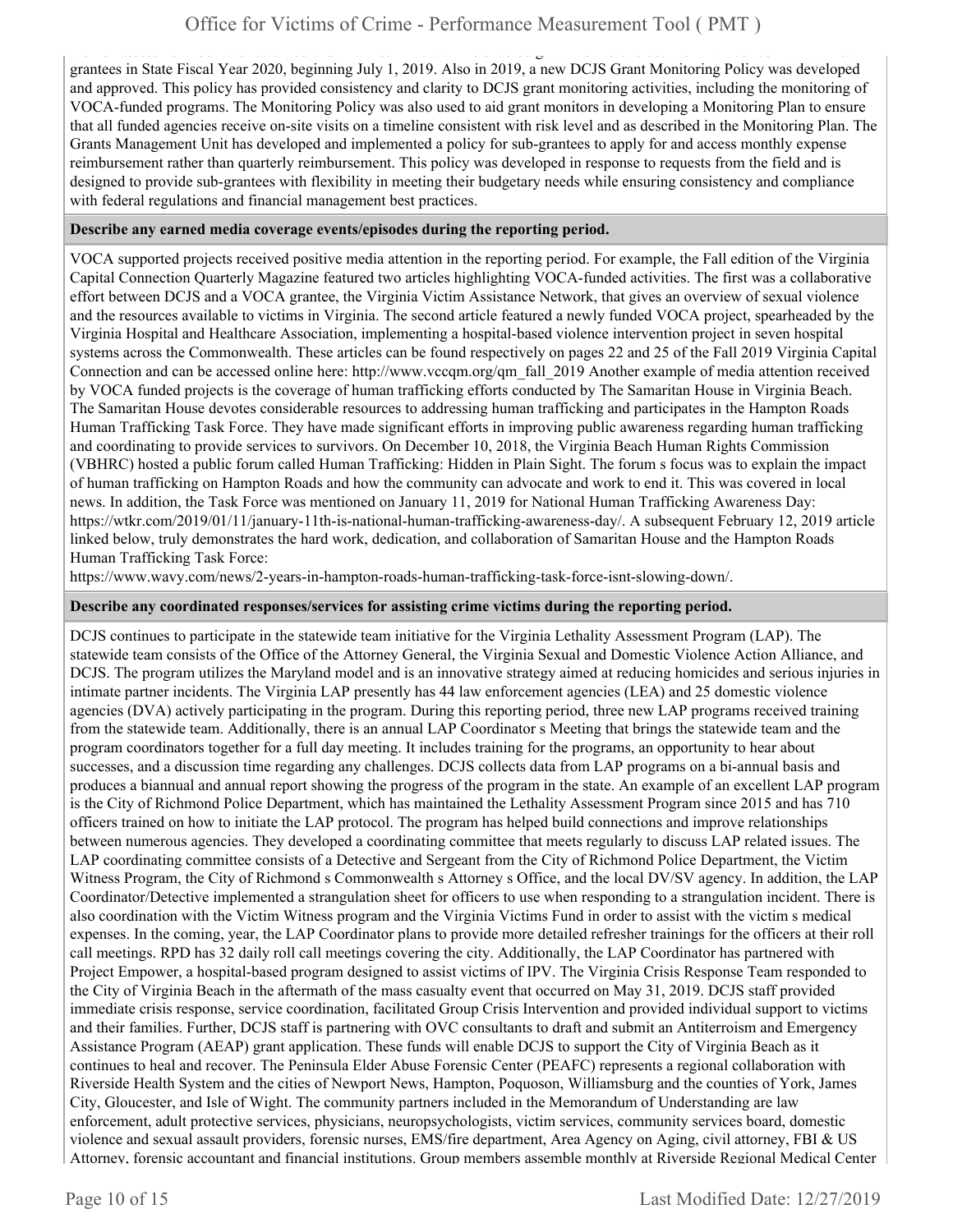to problem solve the most complex cases of physical abuse, sexual abuse, neglect, self-neglect and financial exploitation. The PEAFC has been best described as an enhanced multidisciplinary team that not only reviews some of the most challenging cases but also assumes group responsibility for the execution of the actions steps. The center continues to maintain an interest in each case until the situation has been resolved. The PEAFC leads to victim safety as responses are more timely, duplication of efforts are limited, interventions are well coordinated and relationships between team members are enhanced. The model promotes expedited involvement of experts and legal interventions.

#### **Please discuss the major issues in your state that either assist or prevent victims from receiving assistance during the reporting period.**

The availability of continued additional VOCA funding continues to be essential to victims receiving assistance in Virginia. Further, it is essential that applicants seeking VOCA funds to support service delivery for victims of crime have the flexibility to design services to meet community-defined needs. DCJS grant solicitations are designed to give programs this flexibility within projected maximum award levels. Grant-funded projects provide a variety of direct services to victims of crime, including: crisis intervention, follow-up peer counseling, emergency assistance (e.g., shelter, financial assistance), assistance with crime victim compensation claims, information and referrals to other needed services, personal advocacy (e.g., accompaniment to hospital emergency rooms and court), and criminal justice support and advocacy. Many programs also offer services such as support groups and therapy. Services are provided at no cost to victims, and most programs offer additional specific services for underserved and minority communities. Although VOCA funding is used to support essential service provision, programs continue to report challenges and barriers that can prevent victims from receiving assistance. Housing, transportation, and mental health issues continue to present challenges in providing effective services to victims. Housing and transportation are especially challenging for rural communities. Advocates report that it is common for victims with no other shelter or housing options to return to unsafe living conditions with their abusers. They also report difficulty assisting victims with psychiatric needs, substance abuse issues, and those with complex trauma. In addition, long term services can be difficult to access in the best of circumstances, and grant funded programs report that this is a major unmet need among clients. Programs further report a additional need for civil attorneys and civil legal aid for crime victims. The increase in VOCA funding has provided additional staff support in grant funded programs. However, despite these increases, programs continue to report that staff turnover is a problem, particularly in rural areas and with clinical/counseling positions. In rural areas, this is compounded by challenges with language access. Programs report a need for specifically for services and Trauma Focused Treatment therapists that are able to serve Spanish speaking families. Specifically, both CASA and Child Abuse Treatment programs report challenges with the recruitment of bilingual employees and volunteers.

#### **Please describe ways that your agency promoted the coordination of public and private efforts within the community to help crime victims during the reporting period.**

Several events occurring in the reporting period were the result of DCJS- coordinated public and private efforts. DCJS partnered with the Commonwealth s Attorneys Services Council, Virginia Victim Assistance Network, and the Virginia Victims Fund to host the 3rd Annual Intersections of Violence: Domestic Violence, Sexual Assault, and Child Abuse Conference. This three-day conference brought together law enforcement, prosecutors, victim advocates, child advocates, and other allied professionals to highlight promising practices and emerging issues to effectively respond to domestic violence, sexual assault, and child abuse in our communities. The day-long post-conference training focused on the intersections of trauma, addiction, and mental health. In an effort to better promote the delivery of appropriate services for these victims, partnered with public and private stakeholders to develop and implement, Envision: Creating Paths of Resiliency for Underserved Domestic Violence Survivors. The conference offered allied professionals the opportunity to experience presenters from across the country who provided innovative models and best practices in providing resiliency-based, culturally-responsive service delivery for survivors who are traditionally unserved and underserved. This conference explored innovative service delivery models and best practices to create safe, culturally-responsive spaces for all survivors. Areas of discussion included domestic violence in Latin $@$  Families, domestic Violence within the Muslim community, intersections of domestic violence, disability, and trauma, as well as help-seeking behaviors of male survivors of intimate partner violence. Attendees included community victim advocates, victim/witness professionals, law enforcement, prosecutors, social workers, family service workers, mental health professionals, and other allied professionals. Another example of the coordination of public and private efforts is an event that was hosted by Portsmouth Victims Witness for the public in recognition of the 2019 Victims Rights Week. The program offered a Basic Self-Defense Class. The event required coordinating with the Portsmouth Commonwealth s Attorney, Victim Witness Director, the Portsmouth Sheriff s Department, the local domestic violence/sexual assault agency, the Up Center, the P.A.R.C Center, and the Deputy City Manager. There were 40 participants ranging from the age of 19-80. Participants came from Virginia Beach, Norfolk, Chesapeake, and Portsmouth. To quote the event organizer, It was liberating to experience the energy as well as the unity amongst the participants both women and men! The overall goal of this Basic Self-Defense Class was to enhance the awareness of surroundings, provide people with the ability to protect themselves, increase self-confidence and improve social skills. They are still receiving phone calls requesting more classes, including a phone call from an individual who is blind. The program hopes to see this event grow in the future.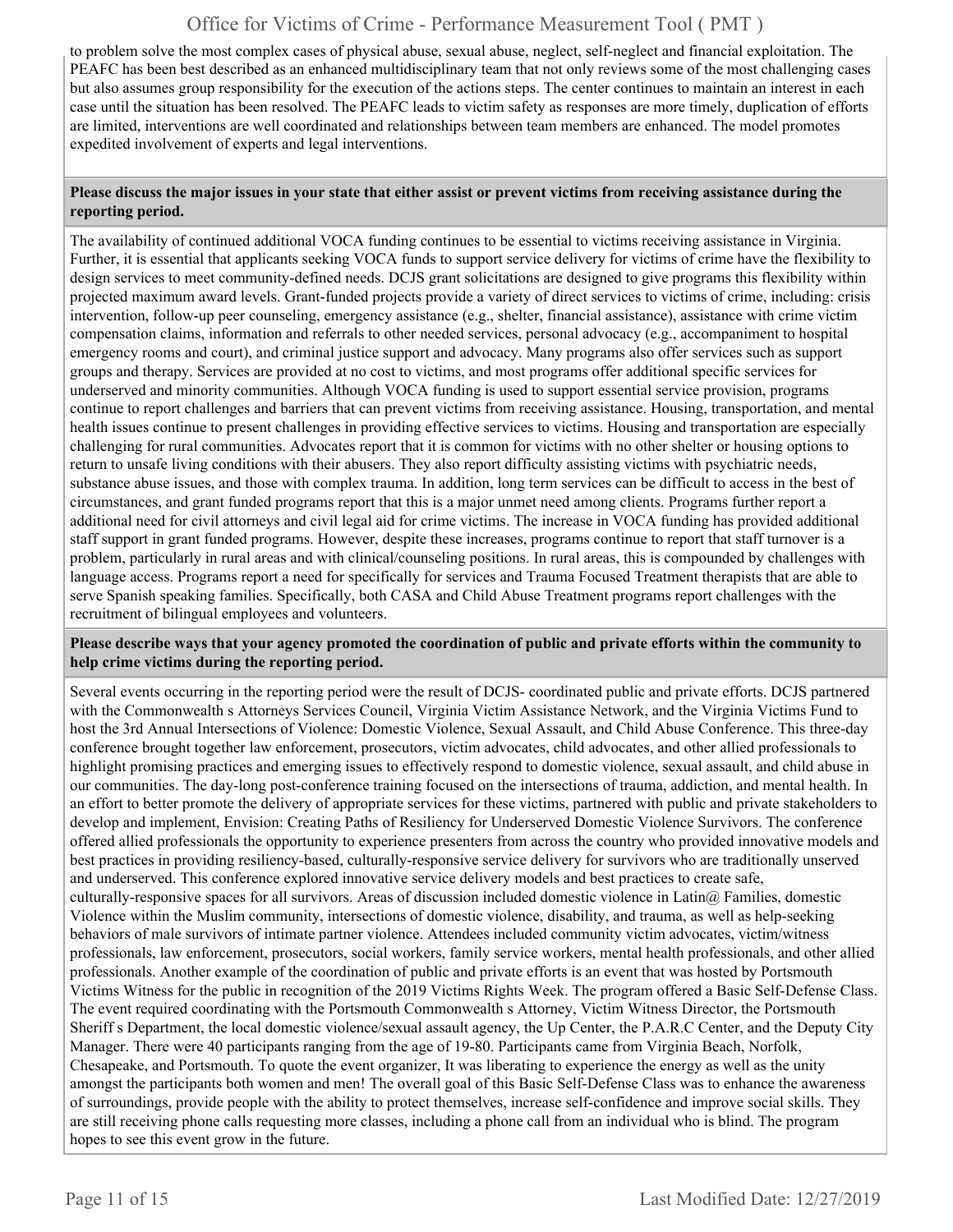#### **Please describe any notable activities at the grantee level during the reporting period that improved delivery of victim services.**

The increase in Virginia s VOCA assistance award continues to support improvements in the delivery of victim services throughout the Commonwealth. Specifically, the Criminal Justice Services Board (DCJS s governing body) awarded over \$58 million to maintain and expand core victim services through VOCA-funded projects including victim/witness programs, domestic violence shelters, sexual assault crisis centers, and child abuse programs. In total, 1,774,105 crime victims were served by VOCA-supported projects with 2,059,336 instances of direct service delivery contacts and over 2,800 paid staff positions supported by VOCA funding. Sexual Assault Response Teams Sexual Assault Response Teams (SART) in Virginia have increased collaborative efforts with VOCA funded sexual assault crisis centers and victim witness assistance programs advocates. The core membership of a SART includes law enforcement, medical providers, and community-based victim advocates. Additional essential members include prosecutors, systems-based victim advocates, and other allied professionals. Victim/Witness Programs In Virginia, Victim Witness programs are statutorily mandated and ensure that victims of crime are heard at all stages of the criminal justice process. There are currently 110 local Victim/Witness Programs and three statewide projects focused on the delivery of services required under Virginia s Crime Victims Bill of Rights. At least one full-time position is supported in each Victim Witness Program, with many localities supporting multiples positions. In Virginia, 294 full-time equivalent positions are supported with VOCA funds in Victim/Witness Programs and more than \$14 million in grant funds are devoted to assisting victims through local, regional, and statewide Victim/Witness Program grants. Victims Services Grant Programs The Victims Services Grant Program (VSGP) is a new grant program that was established by DCJS in 2019 as a funding source for various direct service victim assistance programs across the Commonwealth. Stakeholders and practitioners in the field have expressed administrative challenges with receiving multiple DCJS funded grants, many of which were supported by VOCA. In an effort to respond to this identified burden, VSGP combined the VOCA New Initiatives and Sexual and Domestic Violence Grant Program into one grant narrative and one reporting timeline for sub-grantees. In an effort to support the continuity of services, VSGP funding was divided into categories that were non-competitive and supportive of core services and competitive, giving applicants the flexibility to develop programing best suited to the needs of victims in individual communities. The victim assistance programs that receive VSGP funding provide a variety of direct services to victims of crime including crisis intervention, emergency assistance, assistance with crime victim compensation claims, information and referrals to other needed services, personal advocacy, and criminal justice support and advocacy. In 2019, the new programs included the following: two new Sexual Assault Nurse Examiner programs; two new legal aid clinics; two new domestic violence county-based programs; a new domestic violence shelter; a program specific to victims of Latino background; and a mental health assistance program Approximately \$34.1 million was awarded through the VSGP program, including over \$24 million supporting core services in 57 Sexual Assault/Domestic Violence Response programs. VOCA funding was also used to support two pilot projects under the VSGP umbrella. The first of these provides funding and support to the Virginia Hospital Research & Education Foundation in the creation and implementation of the Virginia Hospital-Based Violence Intervention Program Collaborative. The goal of this two-year project is to improve public safety and health outcomes for victims of violence in Virginia s high-crime areas by implementing Hospital-based Violence Intervention Programs in 7 Virginia hospitals. Approximately \$2.4 million was allocated to this program. The second pilot project was developed in response to recommendations of the State Work Group on Student Safety to enhance school safety in Virginia. This grant program is intended to increase access to trauma-informed intervention for victims within schools, expand access to mental health services for victims in schools, and support behavioral interventionist positions serving victims of crime at school. Warren County and Charlottesville City school systems were awarded \$340,000 to support this project. Child Abuse Projects VOCA funds continue to be allocated to support Court Appointed Special Advocate (CASA) programs, totaling \$1.5 million. VOCA also provides approximately \$5.75 million to support child abuse treatment projects in youth serving agencies and Child Advocacy Centers through a grant to the Virginia Department of Social Services.

**Please discuss each priority (i.e., child abuse, domestic assault, sexual assault, and underserved) in which VOCA funds have been used to assist crime victims during the reporting period** 

Case studies for each priority have been submitted as supplementary materials.

**Please briefly describe efforts taken to serve Victims of Federal crime during the reporting period.** 

The Hampton Roads Human Trafficking Task Force is an example of multiple agencies working together to assist federal crime victims. While some human trafficking cases can be prosecuted locally, the assistance of federal agencies and Homeland Security is vital to serving human trafficking victims. An example of this is the continued work of The Samaritan House to coordinate with Virginia State Police, the U.S. Attorney General, the Commonwealth s Attorney General, six local police departments to address human trafficking. The Samaritan House devotes considerable resources to addressing human trafficking and participates in the Hampton Roads Human Trafficking Task Force. They have made significant efforts in improving public awareness regarding human trafficking and coordinating to provide services to survivors of this devastating crime. In addition, youth serving agencies partner with federal agents to ensure that federal investigations are conducted in a trauma-informed and child-centered manner. For example, the Child Advocacy Center at the Children s Hospital of the King s Daughters in Norfolk, VA continues to partner with the FBI, who uses their child-friendly facility to conduct interviews with oversight and consultation from their forensic interview team. Homeland Security also brings children and youth from their cases to the CAC for forensic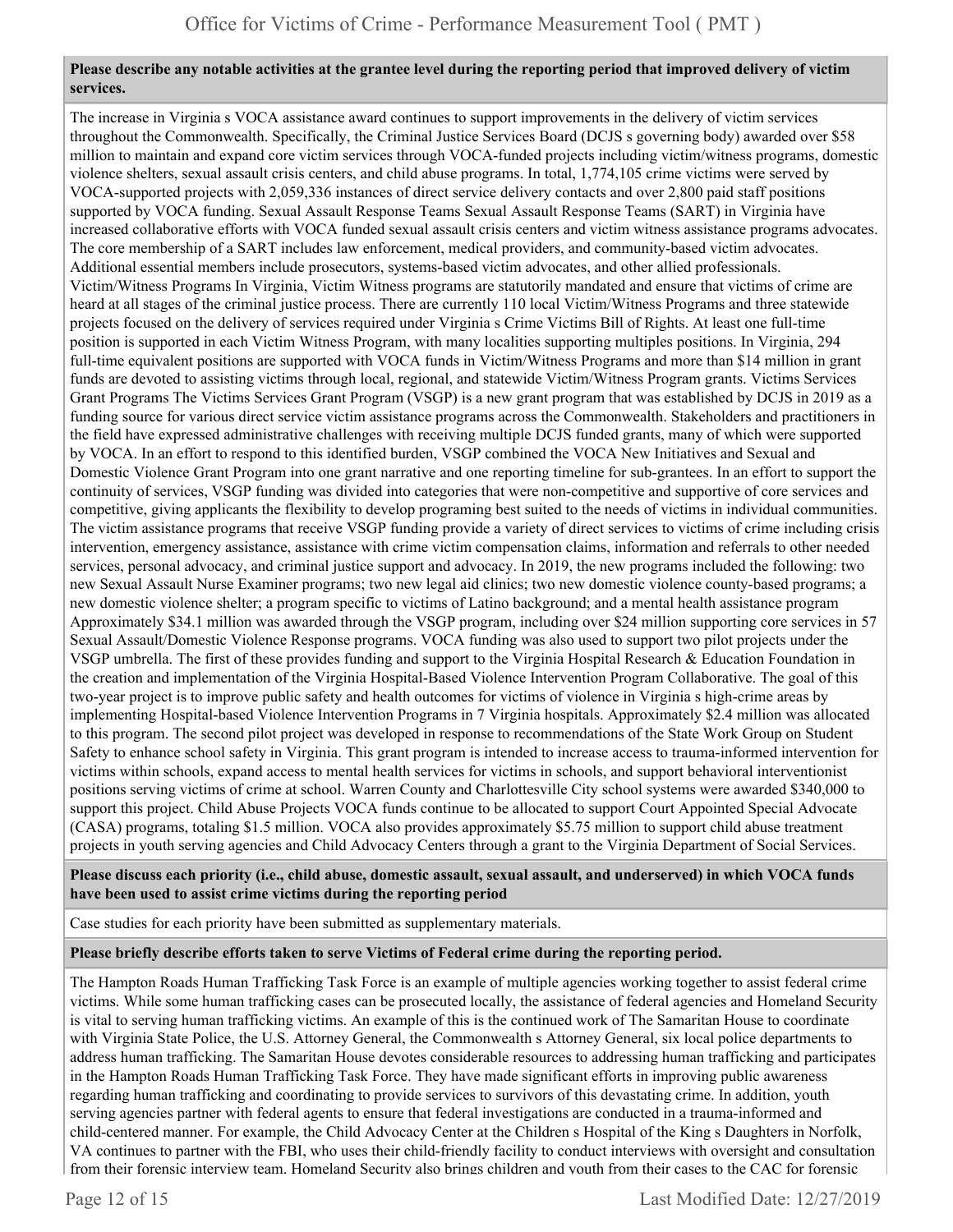interviews performed by staff and follow-up services.

#### **Please identify any emerging issues or notable trends affecting crime victim services in your state during the reporting period.**

Funded agencies continue to report seeing the ramifications of violence on younger clients. School counselors are seeing an increase in victims who are not living with biological parents. These students are demonstrating depression, hopelessness, and low self-esteem. This has translated into low school performance and self-harming behaviors. There continues to be a steady number of cases involving children who have witnessed significant domestic violence. This has resulted in one CAC taking extra security measures when indicated by law enforcement that there is a high risk for service providers. Programs also report a substantial increase in the number of requests for emergency shelter. Many requests come from homeless individuals who may have a history of domestic and sexual violence. Access to long-term affordable housing and wrap-around services is a challenge. High rents, low-wage jobs and limited rental housing negatively affects domestic violence victims in rural areas. Section 8 vouchers, Rapid Re-Housing assistance and SNAP benefits are often necessary in helping victims maintain housing. Since these are federally funded benefits, there are concerns about sustainability and the impact of the federal budgetary process. Also some localities report that their local sheriff s department s mandated reporting with ICE is viewed as a deterrent to victims from local immigrant community to seek help or report crimes. Similarly, immigrant survivors who were served through our VOCA-funded project continue to experience uncertainty and fear due to the current immigration climate. Continued media reports of increased raids and deportations across the country, but also efforts to curtail access to public benefits, exacerbate these fears. Some programs are finding that many crime survivors are hesitant about signing up their children for services, even when their children are U.S. citizens. For example, the Korean Community Service Center reports misinformation and apprehension surrounding the impact of receiving public benefits on immigration status. This has made many clients reluctant to access basic services for which they are eligible, like the Women, Infant, and Children (WIC) program, and Supplemental Nutrition Assistance Program (SNAP). Tech-facilitated abuse has become increasingly prominent and dangerous. Programs are reporting seeing an increase in stalking behaviors with perpetrators using technology to track victims. Some programs have experienced an increase in the number of request for services involving clients who have been strangled. Many of these programs have also implemented Lethality Assessment Protocols and trying to determine if there is an increase in strangulations, or if the training provided to law enforcement has resulted in better questioning of victims when utilizing the LAP. Another significant area affecting crime victim services is the ongoing issue of substance abuse among victims of crime within the southwest region of the state. Subrecipients have noted that many victims of crime are not only accessing victims services, but also warrant treatment for various addictions. Substance abuse has been identified as a method by which some victims cope with their victimization or past traumas. Many shelters do not permit these individuals to become residents due to their substance use and there are limited trained professionals to adequately provide sufficient and affordable services to these individuals on an ongoing basis. Often times it is reported that the substance abuse results in denial of services or returning to a violent situation. Programs also report an increase in the severity of abuse seen in victims. Despite training efforts in all areas of mental health and substance abuse, the need for trained, qualified treatment professionals to continues to grow. Court Appointed Special Advocate (CASA) programs are reporting the following trends: There are not enough volunteers to serve the child victims of abuse and neglect referred to the CASA programs Not enough foster homes or therapeutic placements when children are removed due to abuse and neglect There are not enough Spanish speaking volunteers Increase in complexity of cases and demand on volunteer role Lack of transportation (for families and children)

#### **Please briefly outline any staffing retention issues that your victim assistance program has and why these issues may occur during the reporting period.**

Sub-grantees have historically reported that not having funding adequate to provide reasonable and equitable salaries and benefits for employees has contributed to staff retention and recruitment issues. The increased level of VOCA funding available has afforded applicant agencies with opportunities to increase compensation and benefit levels in order to address recruitment and retention issues. And many programs have, in fact, used increased VOCA awards for this purpose. However, some programs continue to report staff turnover. This is exacerbated in rural areas. Programs also report challenges with recruiting and retaining non-English speaking staff, especially for licensed clinical positions. Sustainability is also a concern for many programs who have hired new staff with increased VOCA funding. It remains challenging for programs to diversify their programming in such a way that enable them to support current staffing levels should significant VOCA allocation decreases occur.

#### **Please explain your state process to publicize its victim assistance funding for services to victims of crime during the reporting period.**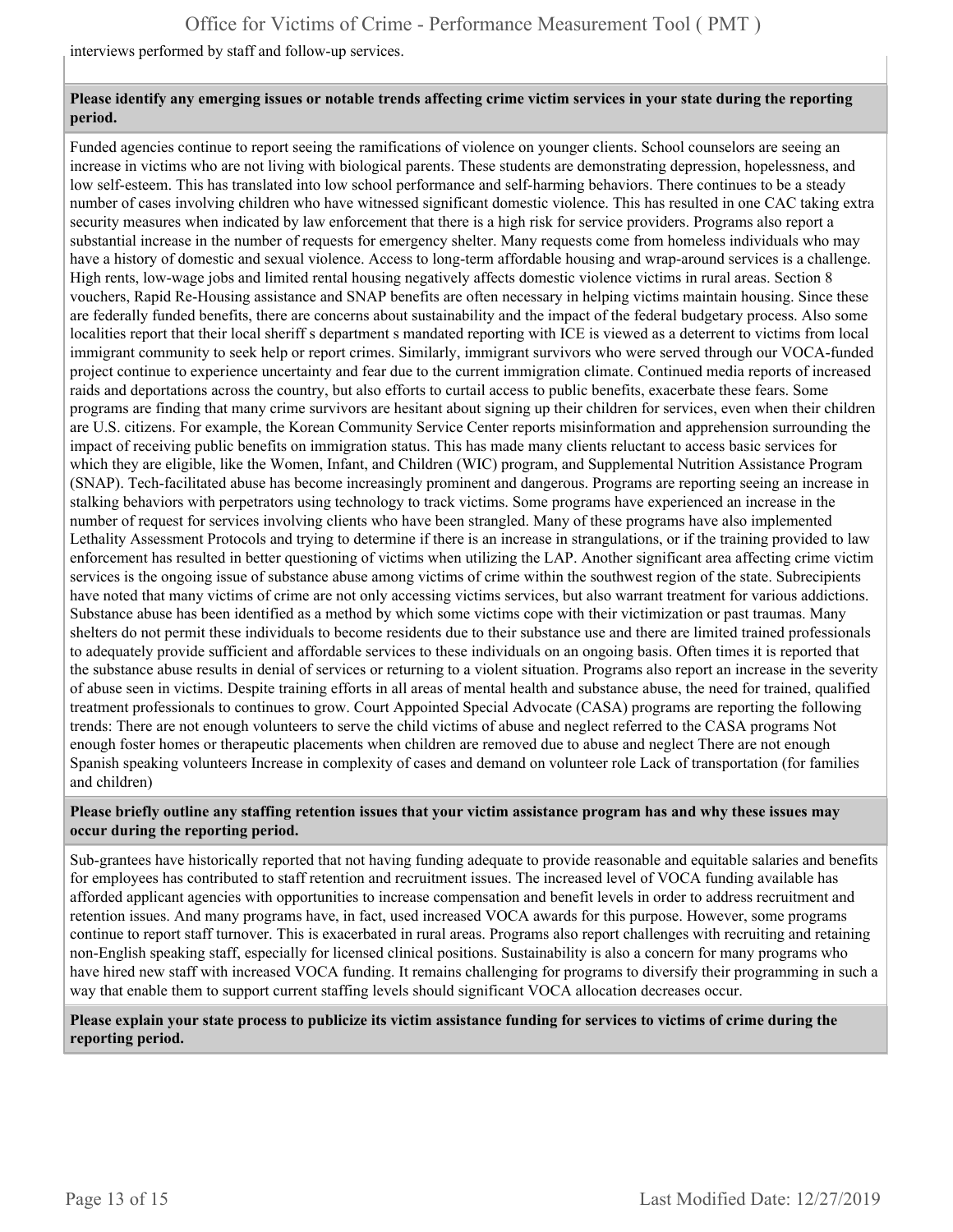DCJS posts all grant opportunities on a dedicated agency webpage, and sends information to partner agencies, membership organizations, and others who have signed up to receive agency notices. Current grant recipients also receive notices of applicable funding announcements. DCJS also conducts in-person, webinar, and teleconference trainings related to grant application development. DCJS also works with appropriate professional membership organizations to ensure that interested professional groups and the public are informed of the availability of victim assistance funding. For example, DCJS and the Virginia Department of Social Services work with statewide organizations including the Virginia Victim Assistance Network, the Child Advocacy Centers of Virginia (CACVA), and the Virginia Sexual and Domestic Violence Action Alliance to promote programs and victim assistance funding opportunities.

#### **Please explain how your state is able to direct funding to new/underserved populations during the reporting period.**

Some of the ways in which Virginia is directing funding to new/underserved populations are the New Initiative Victim Assistance Grant Program, the Victims Services Grant Program, the Virginia Sexual and Domestic Violence Victim Fund, and the Victim/Witness Grant Program. Stakeholder input and research revealed that many crime victims in Virginia may not receive services and support that adequately meet their needs after victimization. Meeting victims needs is far more difficult when their access to services is complicated by factors such as race, ethnicity, geographic isolation, language barriers, cultural differences, disability, lack of knowledge of the criminal justice system and their rights, and/or lack of appropriate social support. There is no single way to meet the needs of all underserved populations because of the uniqueness of each group. However, programs can improve their response to these crime victims by looking carefully at specific populations, better understanding needs, and designing appropriate programs and services. DCJS developed the New Initiative grant program as a response to these identified needs. The goal of the program was to increase access to culturally appropriate direct victim services for unserved/underserved victims of crime. This was a two-year competitive grant program, with a 9-month extension ending June 30, 2019. In 2019, in response to requests from the field for streamlined administrative processes, DCJS combined the VOCA New Initiatives and Sexual and Domestic Violence Grant Program into one grant narrative and one reporting timeline for sub-grantees. In an effort to support the continuity of services, VSGP funding was divided into categories that were non-competitive and supportive of core services and competitive, giving applicants the flexibility to develop programing best suited to the needs of victims in individual communities. In VSGP, applicants were able to propose projects that served unserved/underserved populations were defined as any victim population that lacks adequate access to victim services in a service area. These projects seek to serve victims who identify as: Culturally/Ethnically Specific Community Seniors Geographically Isolated Immigrants LGBTQ Community(ies) Teens/Youth Individuals with disabilities During this reporting period, VOCA funds also continued to expand services provided through Child Advocacy Centers (CACs). This funding is enabling local CAC programs to expand their services to new localities, as well as underserved populations such as child trafficking and non-English speaking abuse victims. VOCA funds have been used to support the implementation of Virginia s Court Appointed Special Advocate (CASA) Programs. CASA programs recruit, screen and train citizen volunteers to become advocates for child abuse and neglect victims. CASA volunteers are appointed to cases by juvenile court judges. VOCA funds are used to support direct service activities primarily through funding volunteer coordinators. Volunteer coordinators directly supervise CASA volunteers who ensure child victims best interests are met during the court process. The goal of CASA advocacy is to make certain every child has a safe, permanent home.

#### **Please explain how your program is able to respond to gaps in services during the reporting period.**

All VOCA funded projects are expected to assess and appropriately respond to local gaps in service through the delivery of services consistent with VOCA requirements. Further programs are given the flexibility to design victim services programming that is tailored to the needs and gaps in the community in which it is being delivered. For example, Child Advocacy Center programs utilize a multidisciplinary team (MDT) approach to child abuse and neglect. Because these MDTs have written protocols and meet regularly, service gaps can be more quickly identified and possible solutions can be mutually developed. Other grant programs including the Victim Services Grant Program and the Victim/Witness Grant Program span the entire Commonwealth, including underserved rural areas. The application for the Victims Services Grant program was specifically designed to allow applicants to respond to gaps in service. For example, each applicant agency was required to: a. Identify the specific problem(s), target populations, and geographic areas that the proposed project will address. b. Describe existing services and identify gaps and/or barriers in services. Include current statistics and relevant facts to substantiate the need for and selection of the proposed project. Demonstrate that the proposed solution or project is evidence-based and trauma-informed. c. Identify the demand and need for proposed crime victim services for the population specified and demonstrate how the proposed services will solve the problem as stated in section a).

**Please list and explain any outcome measure(s) that are reported to the governor, legislature, or other state entity during the reporting period.**